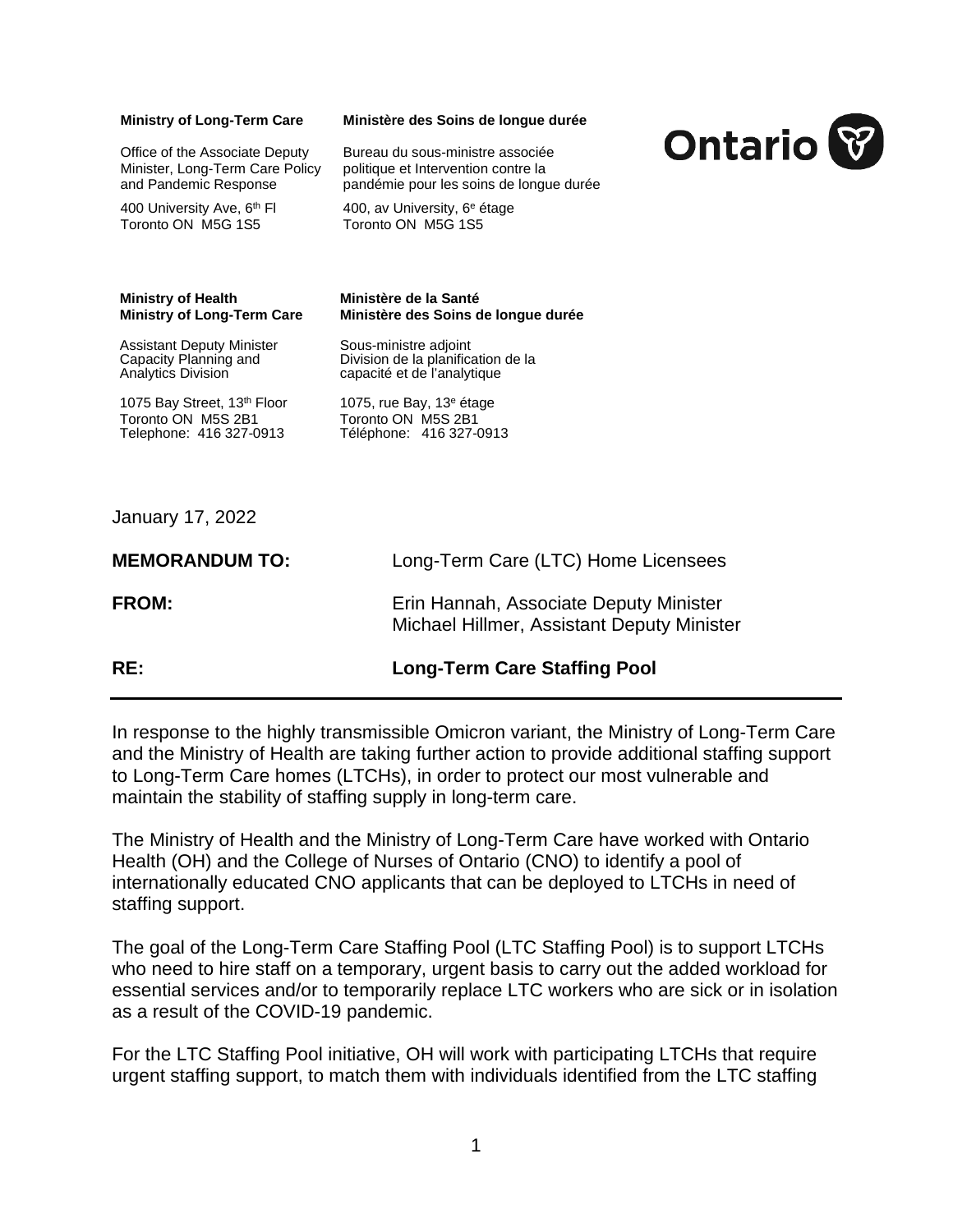pool. These individuals would work as part of a team at the LTCH under the supervision of a regulated health care provider, such as a Registered Nurse.

Licensees of LTCHs may use funding under their COVID-19 Prevention and Containment 2021-22 funding allocation to support the hiring of workers from the LTC staffing Pool, if other applicable program funding has been utilized. Information on other eligible LTCH funding that can support hiring of workers from the LTC Staffing Pool is provided in the program guidelines. The Ministry will continue to monitor the evolution of the pandemic and will explore adjustments to funding should circumstances change.

For further information, we have attached the program guidelines which provide instructions on how LTCHs can begin to access these rapid supports to help address potential staffing shortages. We will also work with our partners at the Ontario Long-Term Care Association (OLTCA) and at AdvantAge Ontario to ensure that we can provide an orientation to these programs via a webinar (or webinars) as soon as possible.

We anticipate there will be high demand from LTCHs following the launch of the program, please expect that initial responses from OH may take longer than normal. OH will get back to you as quickly as possible.

In the meantime, if you have any questions about this program, please contact [PracticeOntario@ontariohealth.ca](mailto:PracticeOntario@ontariohealth.ca) for more information.

We thank you for your continued partnership, support, and commitment to delivering high quality care to residents during this unprecedented time and we encourage you to leverage these supports and others in consultation with your OH region.

Sincerely,

driv Haugh)

Erin Hannah Michael Hillmer, PhD Associate Deputy Minister **Associate Deputy Minister** Assistant Deputy Minister Pandemic Response Division

M. Villmez

Long-Term Care Policy and Capacity Planning and Analytics

Encl: • Long-Term Care Staffing Pool Guidelines